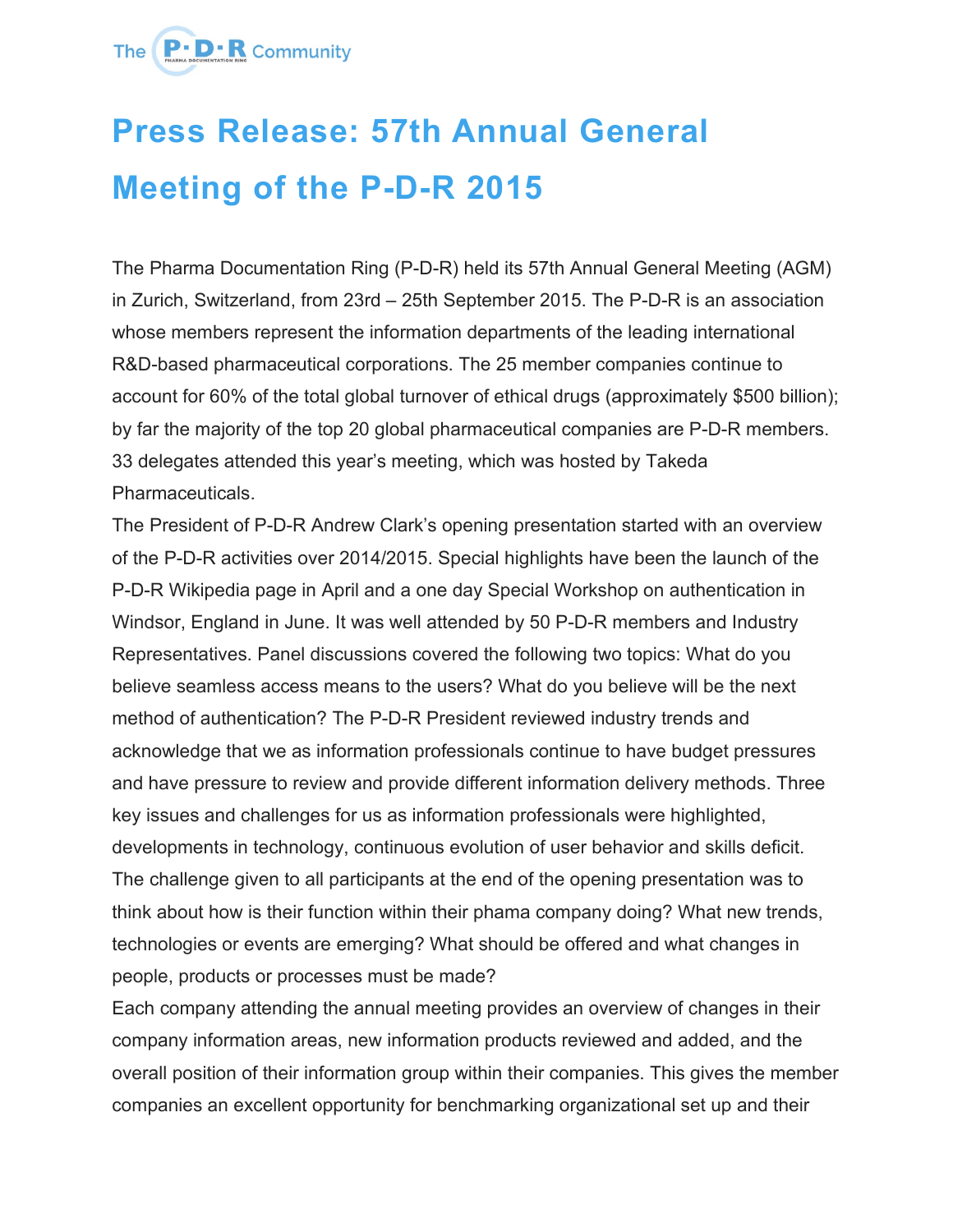

own strategies. The trend noticed from these company reports were more text mining and visualization activities are taking place.

The regular hot topics session allowed members to discuss four different topics of interest. (1) access authentication to information; (2) patient insights during the development chain; (3) serving remote and changing organizations and (4) pharmacovigilance support. The feedback from these sessions allows the members to identify activities which will take place during the upcoming year

## **The P-D-R Topic groups presented throughout the 3 day meeting on topics ranging from:**

- "Visualization Where Are We and Where Will We Go": Big data is only getting bigger. We need to be able to combine structured data with unstructured data. Do visualization adds any value? Can researchers find results not normally found? Can decisions be made from the visualized data?
- "Offering Central Information Services in a Global Organization". We all work in Global Organizations and it remains a challenge to serve all. Many information departments have limited staff and limited time to reach a global community. How do we find the best balance between limited staff and best services to provide?
- "Text Mining of Biomedical Information". Text mining is being investigated and applied by most of the member companies. Case studies were presented on different use cases.
- "Competitive Intelligence They and Us in One Company". The topic group presented an overview of the CI groups in their respective companies.
- "Training Strategy and Concepts". Training provided to users as part of information department strategies to enable end users to help themselves, freeing up time for task with more ROI.

The meeting hosted some external speakers.

The chemical topic group offered the "Challenges and Trends in Chemistry and Patent Information" session and invited Paul Peters, from ACS International and Elke Muller from STN – FIZ Karlsruhe to present on the CAS and STN view and showed recent and future developments.

Joachim Buhmann, ETH Zurich, presented on Big Data in Medicine : A Quest for Machine Learning. Big data in medicine is a reality. Nevertheless, there is a high demand for annotated medical data. The challenge is to bring together and integrate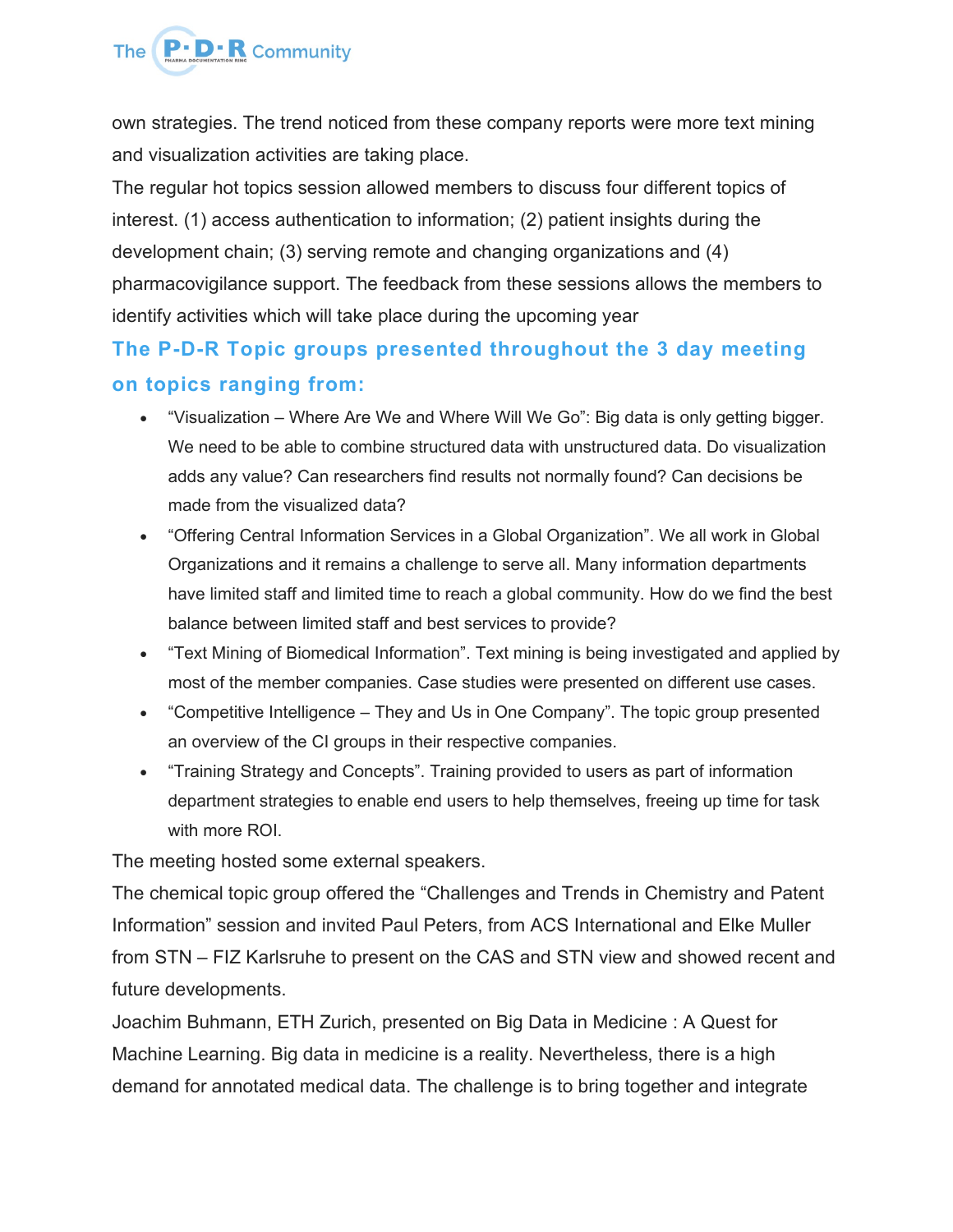

current computing power and technology and medical in the service of knowledge discovery. Computers are able to save millions of data points and discover complex patterns in medical data and utilize them for diagnosis and prognosis. This offers a unique opportunity to drive medical knowledge and medical practice forward. The highlight of the meeting was a strategic session with two external speakers: "Disruptive Innovation & Patient Centricity"

Bryn Roberts from Roche presented on personalized healthcare and what that means in a pharmaceutical setting. Today in medicine, it is common that physicians use the standard of care for the treatment of their patient. With personalized medicine, these treatments can be more specifically tailored to an individual and give insight into how their body will respond to the drug and if that drug will work based on their genome. The personal genotype can allow physicians to have more detailed information that will guide them in their decision in treatment prescriptions, which will be more cost-effective and accurate. Personalized healthcare puts the patient in focus – maximizing the probability of safe and effective medicines. More value for patients, economic pressures and new technologies are pushing it along, and no longer is it one size fits all. Mark Burfoot from Novartis presented on Disruptive Innovation as an Enabler. What does disruptive innovation mean for Information Departments? How can they disrupt routine technologies and create the extraordinary for the future and not wait for the disruption? Disruptive innovation can bring a new market and a new value network. The challenge is to find a way to move out of the box and challenge the current status.

The P-D-R Board was elected for the next two year term. Claudia Körner from Bayer Pharma AG stepped down and Helen Malone from GlaxoSmithKline was elected. The rest of the Board remained for the next term. Andrew Clark, UCB, President; Nola Heyns, Eli Lilly, Secretary; Matthias Staab, Sanofi, Vice President and Anni-Barbara Endler-Jobst, F.Hoffmann-La Roche, Vice President.

During the gala dinner, Deborah Juterbock from Novartis Pharmaceuticals was awarded the Jane Whitall Award for her outstanding contribution towards P-D-R activities during the previous year's recognising her active involvement in P-D-R working groups and living the P-D-R values. This award is a lasting tribute to Jane Whittall of Glaxo